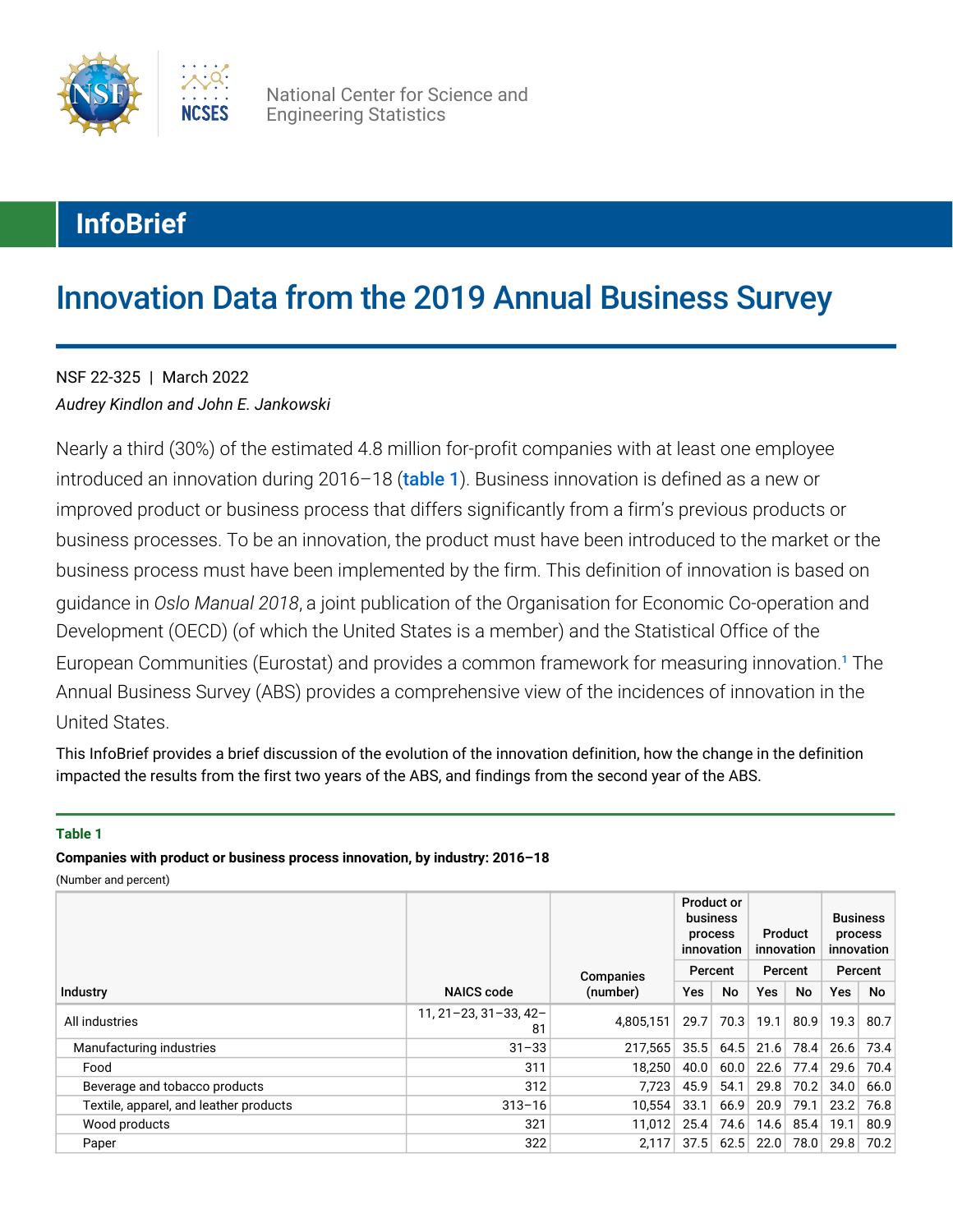#### **Companies with product or business process innovation, by industry: 2016–18**

|                                                                     |                        |           | Product or<br>business<br>process<br>innovation |         | <b>Product</b><br>innovation |             | <b>Business</b><br>process<br>innovation |             |
|---------------------------------------------------------------------|------------------------|-----------|-------------------------------------------------|---------|------------------------------|-------------|------------------------------------------|-------------|
|                                                                     |                        | Companies |                                                 | Percent |                              | Percent     |                                          | Percent     |
| Industry                                                            | <b>NAICS code</b>      | (number)  | Yes                                             | No      | <b>Yes</b>                   | No          | Yes                                      | No          |
| Printing and related support activities                             | 323                    | 20,851    | 32.4                                            | 67.6    | 20.1                         | 79.9        | 23.1                                     | 76.9        |
| Petroleum and coal products                                         | 324                    | 583       | 30.4                                            | 69.6    | 13.2                         | 86.8        | 28.0                                     | 72.0        |
| Chemicals                                                           | 325                    | 7,522     | 41.0                                            | 59.0    | 26.7                         | 73.3        | 32.7                                     | 67.3        |
| Pesticide, fertilizer, and other agricultural chemicals             | 3253                   | 593       | 39.3                                            | 60.7    | 23.8                         | 76.2        | 33.7                                     | 66.3        |
| Pharmaceuticals and medicines                                       | 3254                   | 1,365     | 52.1                                            | 47.9    | 35.0                         | 65.0        | 39.3                                     | 60.7        |
| Soap, cleaning compound, and toilet preparation                     | 3256                   | 1,636     | 41.1                                            | 58.9    | 28.0                         | 72.0        | 32.5                                     | 67.5        |
| Other chemicals                                                     | other 325              | 3,927     | 37.4                                            | 62.6    | 23.8                         | 76.2        | 30.4                                     | 69.6        |
| Plastics and rubber products                                        | 326                    | 8,087     | 42.3                                            | 57.7    | 27.0                         | 73.0        | 31.6                                     | 68.4        |
| Nonmetallic mineral products                                        | 327                    | 7,749     | 30.0                                            | 70.0    | 18.0                         | 82.0        | 21.1                                     | 78.9        |
| Primary metals                                                      | 331                    | 2,537     | 34.3                                            | 65.7    | 13.8                         | 86.2        | 27.6                                     | 72.4        |
| Fabricated metal products                                           | 332                    | 48,472    | 31.0                                            | 69.0    | 15.2                         | 84.8        | 24.3                                     | 75.7        |
| Machinery                                                           | 333                    | 18,558    | 39.1                                            | 60.9    | 27.0                         | 73.0        | 31.4                                     | 68.6        |
| Computer and electronic products                                    | 334                    | 9,036     | 48.3                                            | 51.7    | 36.6                         | 63.4        | 32.1                                     | 67.9        |
| Communications equipment                                            | 3342                   | 974       | 53.1                                            | 46.9    | 43.2                         | 56.8        | 38.0                                     | 62.0        |
| Semiconductor and other electronic components                       | 3344                   | 2,796     | 46.0                                            | 54.0    | 29.2                         | 70.8        | 35.4                                     | 64.6        |
| Navigational, measuring, electromedical, and control<br>instruments | 3345                   | 3,909     | 49.9                                            | 50.1    | 40.5                         | 59.5        | 30.1                                     | 69.9        |
| Other computer and electronic products                              | other 334              | 1,359     | 45.1                                            | 54.9    | 36.2                         | 63.8        | 27.0                                     | 73.0        |
| Electrical equipment, appliances, and components                    | 335                    | 4,000     | 43.6                                            | 56.4    | 29.9                         | 70.1        | 30.6                                     | 69.5        |
| <b>Transportation equipment</b>                                     | 336                    | 7,175     | 34.1                                            | 65.9    | 22.4                         | 77.6        | 25.0                                     | 75.0        |
| Automobiles, bodies, trailers, and parts                            | $3361 - 63$            | 4,565     | 33.5                                            | 66.5    | 22.3                         | 77.7        | 24.2                                     | 75.8        |
| Aerospace products and parts                                        | 3364                   | 985       | 37.6                                            | 62.4    | 25.6                         | 74.4        | 26.8                                     | 73.2        |
| Other transportation                                                | other 336              | 1,625     | 33.8                                            | 66.2    | 20.7                         | 79.3        | 26.1                                     | 73.9        |
| Furniture and related products                                      | 337                    | 12,647    | 29.6                                            | 70.4    | 16.8                         | 83.2        | 22.7                                     | 77.3        |
| Miscellaneous                                                       | 339                    | 20,669    | 39.6                                            | 60.4    | 26.4                         | 73.6        | 28.2                                     | 71.8        |
| Medical equipment and supplies                                      | 3391                   | 8,060     | 39.7                                            | 60.3    | 26.6                         | 73.4        | 30.4                                     | 69.6        |
| Other miscellaneous manufacturing                                   | 3399                   | 12,608    | 39.6                                            | 60.4    | 26.2                         | 73.8        | 26.9                                     | 73.1        |
| Nonmanufacturing industries                                         | $11, 21 - 23, 42 - 81$ | 4,587,586 | 29.5                                            | 70.5    | 19.0                         | 81.0        | 19.0                                     | 81.0        |
| Agriculture, forestry, fishing, and hunting                         | 11                     | 21,606    | 20.9                                            | 79.1    | 12.1                         | 87.9        | 13.0                                     | 87.0        |
| Mining, extraction, and support activities                          | 21                     | 14,969    | 16.5                                            | 83.5    | 10.8                         | 89.2        | 8.8                                      | 91.2        |
| <b>Utilities</b>                                                    | 22                     | 2,684     | 23.4                                            | 76.6    | 14.5                         | 85.5        | 16.3                                     | 83.7        |
| Construction                                                        | 23                     | 613,110   | 21.2                                            | 78.8    |                              | $12.0$ 88.0 | 13.8                                     | 86.2        |
| Wholesale trade                                                     | 42                     | 257,153   | 33.7                                            | 66.3    | 21.6                         | 78.4        | 23.9                                     | 76.1        |
| Retail trade                                                        | $44 - 45$              | 560,952   | 30.4                                            |         | $69.6$ 18.4                  | 81.6        | 20.6                                     | 79.4        |
| Transportation and warehousing                                      | $48 - 49$              | 152,463   | 27.6                                            | 72.4    | 13.9                         | 86.1        | 21.2                                     | 78.8        |
| Information                                                         | 51                     | 61,638    | 39.5                                            | 60.5    | 29.1                         | 70.9        | 28.4                                     | 71.6        |
| Publishing                                                          | 511                    | 17,590    | 42.2                                            |         | $57.8$ 32.3                  | 67.7        | 32.0                                     | 68.0        |
| Newspaper, periodical, book, and directory<br>publishers            | 5111                   | 9,761     | 31.4                                            | 68.6    | 22.9                         | 77.1        | 22.1                                     | 77.9        |
| Software publishers                                                 | 5112                   | 7,828     | 55.6                                            | 44.4    | 44.0                         | 56.0        | 44.4                                     | 55.6        |
| Telecommunications                                                  | 517                    | 7,164     | 36.5                                            |         | $63.5$ 25.6                  | 74.4        | 27.7                                     | 72.3        |
| Data processing, hosting, and related services                      | 518                    | 8,918     | 46.0                                            | 54.0    | 35.1                         | 64.9        | 36.5                                     | 63.5        |
| Other information                                                   | other 51               | 27,965    | 36.6                                            | 63.4    | 26.0                         | 74.0        | 23.8                                     | 76.2        |
| Finance and insurance                                               | 52                     | 200,857   | 37.0                                            | 63.0    | 27.7                         | 72.3        | 19.9                                     | 80.1        |
| Real estate and rental and leasing                                  | 53                     | 255,783   | 26.1                                            |         | $73.9$ 17.1                  | 82.9        |                                          | 15.0   85.0 |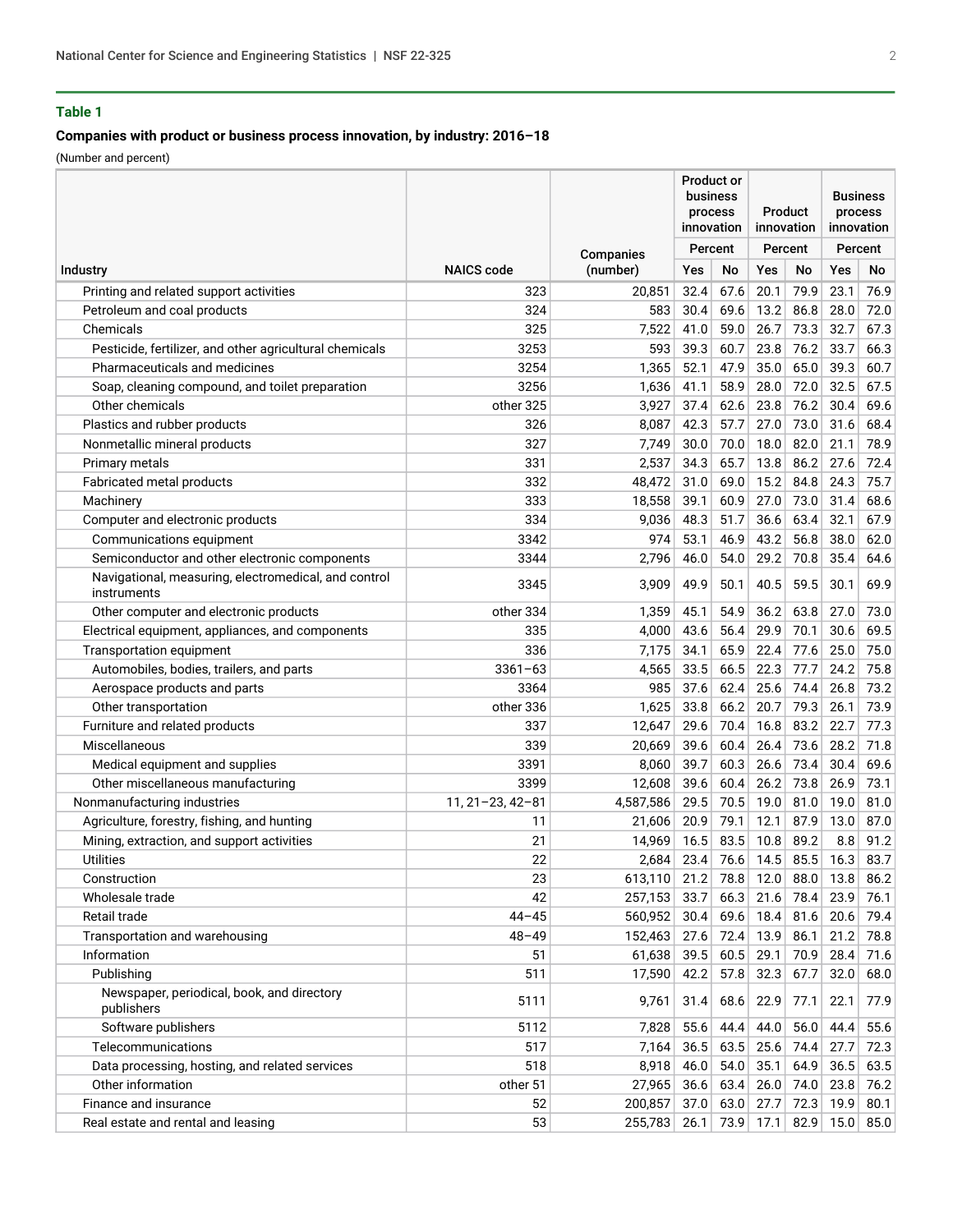#### **Companies with product or business process innovation, by industry: 2016–18**

(Number and percent)

|                                                                             |                   |           | <b>Product or</b><br>business<br>process<br>innovation<br>Percent |           | Product<br>innovation |           | <b>Business</b><br>process<br>innovation |      |
|-----------------------------------------------------------------------------|-------------------|-----------|-------------------------------------------------------------------|-----------|-----------------------|-----------|------------------------------------------|------|
|                                                                             |                   | Companies |                                                                   |           | Percent               |           | Percent                                  |      |
| <b>Industry</b>                                                             | <b>NAICS</b> code | (number)  | Yes                                                               | <b>No</b> | Yes                   | <b>No</b> | Yes                                      | No   |
| Lessors of nonfinancial intangible assets<br>(except copyrighted works)     | 533               | 1.812     | 22.6                                                              | 77.4      | 19.5                  | 80.5      | 14.2                                     | 85.8 |
| Other real estate and rental and leasing                                    | other 53          | 253,970   | 26.1                                                              | 73.9      | 17.1                  | 82.9      | 15.0                                     | 85.0 |
| Professional, scientific, and technical services                            | 54                | 695.672   | 34.5                                                              | 65.5      | 24.7                  | 75.3      | 21.6                                     | 78.4 |
| Legal services                                                              | 5411              | 152,243   | 24.2                                                              | 75.8      | 16.2                  | 83.8      | 12.2                                     | 87.8 |
| Accounting, tax preparation, bookkeeping, and payroll<br>services           | 5412              | 106,634   | 30.9                                                              | 69.1      | 21.5                  | 78.5      | 16.5                                     | 83.5 |
| Architectural, engineering, and related services                            | 5413              | 88,491    | 33.6                                                              | 66.4      | 24.6                  | 75.4      | 20.1                                     | 79.9 |
| Specialized design services                                                 | 5414              | 26,282    | 32.5                                                              | 67.5      | 20.0                  | 80.0      | 22.0                                     | 78.0 |
| Computer systems design and related services                                | 5415              | 95,950    | 47.2                                                              | 52.8      | 36.3                  | 63.7      | 34.6                                     | 65.4 |
| Management, scientific, and technical consulting<br>services                | 5416              | 132,989   | 40.3                                                              | 59.7      | 30.2                  | 69.8      | 26.1                                     | 73.9 |
| Scientific research and development services                                | 5417              | 9,798     | 40.8                                                              | 59.2      | 29.8                  | 70.2      | 30.4                                     | 69.6 |
| Advertising, public relations, and related services                         | 5418              | 27,677    | 37.4                                                              | 62.6      | 26.7                  | 73.3      | 25.7                                     | 74.3 |
| Other professional, scientific, and technical services                      | 5419              | 55,569    | 34.3                                                              | 65.7      | 22.0                  | 78.0      | 22.8                                     | 77.2 |
| Management of companies and enterprises                                     | 55                | 2,409     | 20.8                                                              | 79.2      | 13.1                  | 86.9      | 17.2                                     | 82.8 |
| Administrative and support and waste management and<br>remediation services | 56                | 287,807   | 29.1                                                              | 70.9      | 18.5                  | 81.5      | 18.7                                     | 81.3 |
| <b>Educational services</b>                                                 | 61                | 53,912    | 41.3                                                              | 58.7      | 30.6                  | 69.4      | 27.0                                     | 73.0 |
| Health care and social assistance                                           | 62                | 519,556   | 30.5                                                              | 69.5      | 20.5                  | 79.5      | 18.5                                     | 81.5 |
| Health care services                                                        | $621 - 23$        | 459,855   | 29.8                                                              | 70.2      | 19.8                  | 80.2      | 18.1                                     | 81.9 |
| Social assistance                                                           | 624               | 59,700    | 36.1                                                              | 63.9      | 25.7                  | 74.3      | 22.0                                     | 78.0 |
| Arts, entertainment, and recreation                                         | 71                | 88,831    | 29.7                                                              | 70.3      | 21.5                  | 78.5      | 16.4                                     | 83.6 |
| Accommodation and food services                                             | 72                | 453,059   | 28.1                                                              | 71.9      | 15.7                  | 84.3      | 20.1                                     | 79.9 |
| Other services                                                              | 81                | 345,125   | 26.2                                                              | 73.8      | 16.7                  | 83.3      | 16.4                                     | 83.6 |

NAICS = 2017 North American Industry Classification System.

#### **Note(s):**

Detail may not add to total because of rounding. Statistics are representative of companies located in the United States.

#### **Source(s):**

National Center for Science and Engineering Statistics and Census Bureau, 2019 Annual Business Survey: Data Year 2018.

# **Changes in Definition and Types of Innovation**

Research and survey revisions have made the concept of innovation measurement much clearer for respondents to report in a meaningful way. The *Oslo Manual* sets forth a framework to develop a statistical approach to support the measurement of innovation in firms. Changes were made in *Oslo Manual 2018* to both the definition of innovation and the types of innovation. These changes were informed by work conducted by OECD and Eurostat and the National Center for Science and Engineering Statistics (NCSES) in collaboration with methodologists at the Census Bureau. Effectively, the *Oslo Manual 2018* defines business innovation as the following:

<span id="page-2-0"></span>a new or improved product (goods or services) or business process (or combination thereof) that differed significantly from the business's previous products or processes and that has been introduced on the market or brought into use

This was changed from the description of innovation set forth in the 2005 *Oslo Manual*: [2](#page-10-1)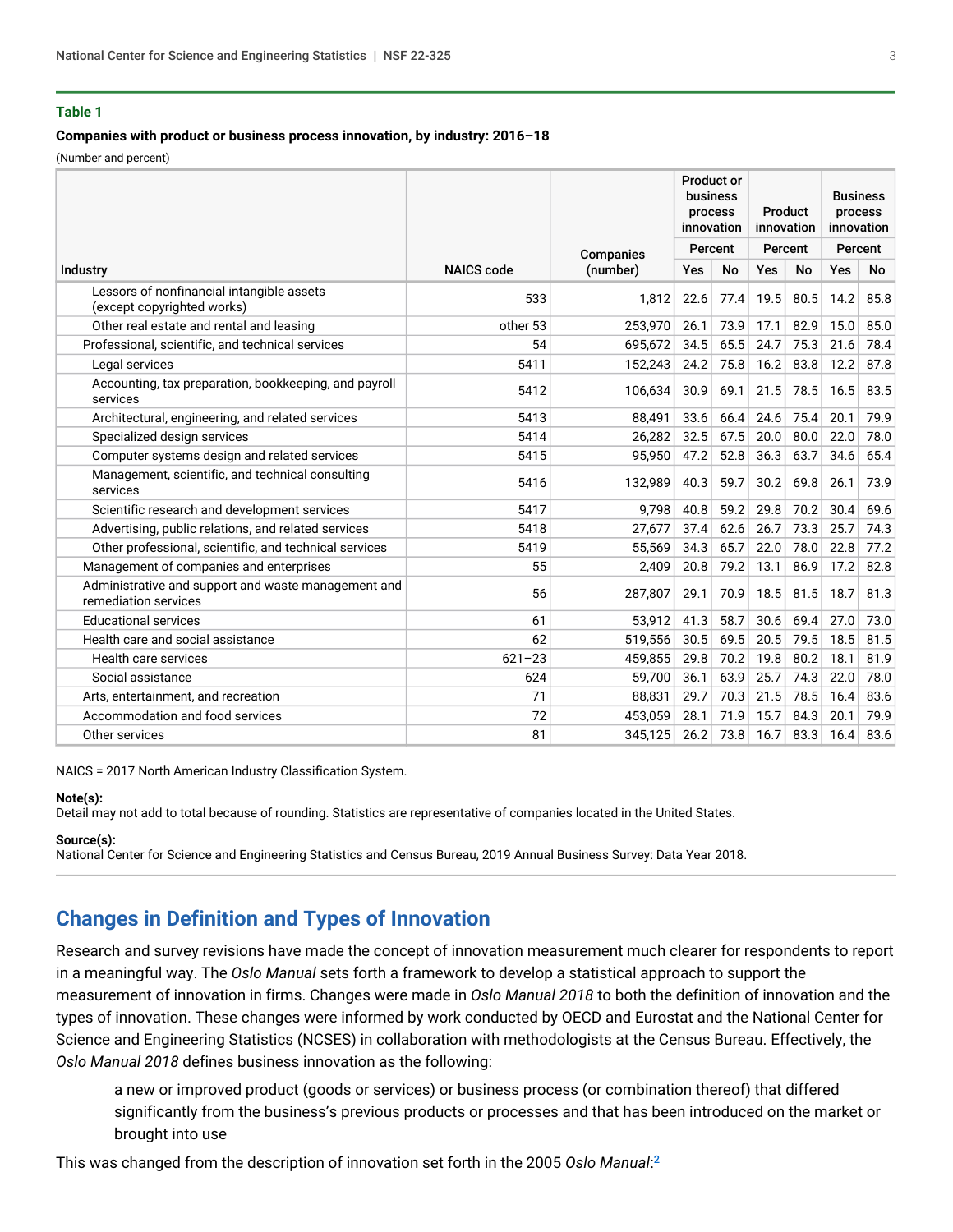<span id="page-3-0"></span>the implementation of a new or significantly improved product (good or service), or process, a new marketing method, or a new organizational method

Beginning in 2012, OECD started a review of the 2005 *Oslo Manual* definition and concept of innovation by conducting cognitive interviews of business respondents. These interviews were conducted in multiple countries, and in the United States the work was led by NCSES. The cognitive interviews focused on the definition of innovation and types of innovation, as well as novelty and innovation activities. [3](#page-10-2)

<span id="page-3-1"></span>Overall, respondents across all countries appeared to agree with the *Oslo Manual* approach to require that an innovation is implemented in the marketplace but that an innovation is not required to be successful. However, U.S.-based companies appeared to be more likely to restrict their interpretation of innovation to cases in which it results in some form of technical, commercial, or financial success.<sup>[4](#page-10-3)</sup> That is, in their responses in cognitive interviews, U.S. respondents focused more on outcomes that can result from innovation, including lower costs and higher efficiency, than did respondents in other countries. All respondents, regardless of location, focused on new and improved products or processes or on use of technology; most U.S. respondents indicated technology is not integral to innovation. The NCSES cognitive interviews showed that the term "significantly improved" was a contentious aspect of the 2005 *Oslo Manual* definition, with several respondents considering the term to be too ambiguous and lacking precise criteria for identifying innovation. There also was a general sense that something "new only to the company" (rather than "new to the market") is not sufficient to warrant being termed an innovation but rather an imitation. (These findings resulted in specific guidance in U.S. innovation surveys that products or processes need only be new or improved for the business and that innovations can fail or take time to prove themselves.)

The earlier (2005) definition of innovation made a distinction between four different types of innovation: product, process, marketing, and organizational. The cognitive research described above found that although some aspects of innovation were easy to understand, such as product innovation, others were more problematic. Specifically, the distinction between process and organizational innovation was difficult for respondents.

When respondents were asked for examples of innovation, they often provided examples of product innovation and very seldom provided examples of marketing or organizational innovation. When asked for examples of organizational innovation, respondents often gave examples that were process innovation. The confusion between process, marketing, and organizational types of innovation led to the development of the composite "business process innovation" term used in the *Oslo Manual 2018* definition. (The concept of composite business process innovations was first implemented on the ABS 2019; see below.)

# **Impact of Definition Change on ABS Results**

<span id="page-3-2"></span>Data from the 2019 ABS<sup>[5](#page-10-4)</sup> provide a comprehensive view of the incidence of innovation by businesses located in the United States utilizing the new definitions recommended in *Oslo Manual 2018*. These survey data represent an estimated 4.8 million for-profit companies publicly or privately held, with one or more employees, and active in the United States in 2018 (see "[Survey Information and Data Availability](#page-10-5)" section).

<span id="page-3-3"></span>Thirty percent of the estimated 4.8 million for-profit companies with at least one employee reported having an innovation during the period of 2016–18 (<mark>[table 1](#page-0-0)</mark>).<sup>[6](#page-11-0)</sup> By contrast, per ABS 2017 more than two-fifths (43%) of the estimated 4.6 million for-profit companies with at least one employee reported having introduced an innovation during the previous period of 2015–17. The difference between the two years can most likely be attributed, to some extent, to the change in the definition but also sampling variation and changes in the questionnaire. For example, in the 2017 ABS, there were four questions asking about each of the four different kinds of innovation, giving respondents in the 2017 ABS more opportunities to say "yes" to innovation. However, in the 2019 ABS, there were only two questions about the different kinds of innovation: product innovation and business process innovation. After accounting for differences in definition, sampling, and survey changes, the two surveys show broadly similar results.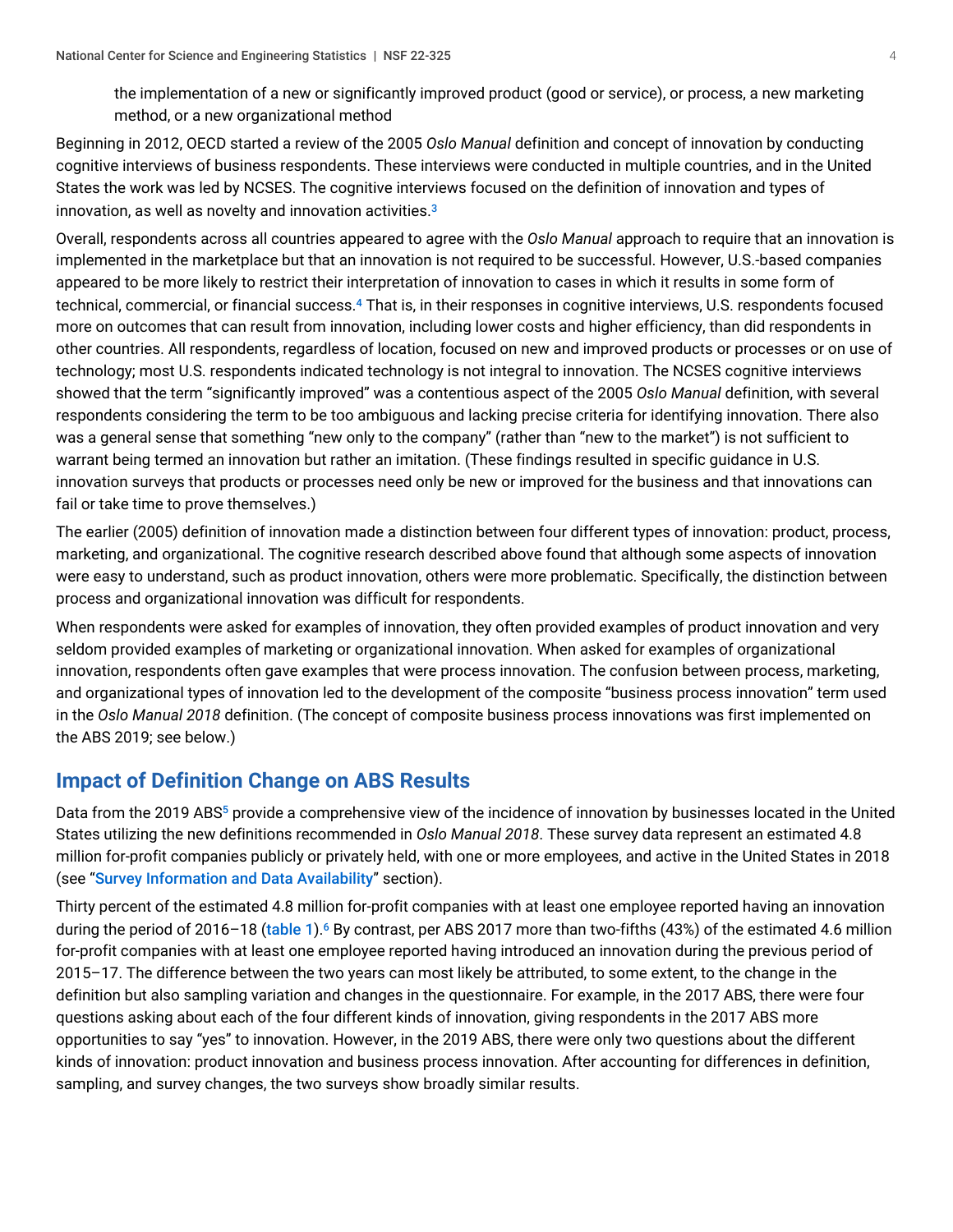In 2016–18 (ABS 2019), the incidence rate for product innovation was 19% ([table 2](#page-4-0)). For 2015–17, the product innovation incidence rate was 18% (see table 19 in the 2017 ABS), suggesting that despite the change in the definition there was little to no change in the reported incidence rate of product innovation. For the 2016–18 period, the incidence rate for U.S. located business process innovation was 19% ([table 1](#page-0-0)). There was no analogous innovation rate for composite business process innovation for the 2015–17 period.

#### <span id="page-4-0"></span>**Table 2**

#### **Comparing types of innovation in the 2005 and 2018 Oslo Manual editions**

(Innovation definition detail and incidence rate)

| 2005 Oslo Manual<br>type of innovation | 2005 Oslo Manual<br>subcomponents                                                                                         | 2017 ABS<br>incidence<br>rate $(\%)$ | Oslo Manual 2018 type of<br>innovation                                                                                                                                            | Oslo Manual 2018 subcomponents                                                                                                                                                                                                                                                                                                                                      | 2019 ABS<br>incidence<br>rate $(\%)$ |
|----------------------------------------|---------------------------------------------------------------------------------------------------------------------------|--------------------------------------|-----------------------------------------------------------------------------------------------------------------------------------------------------------------------------------|---------------------------------------------------------------------------------------------------------------------------------------------------------------------------------------------------------------------------------------------------------------------------------------------------------------------------------------------------------------------|--------------------------------------|
| Product                                | Goods, Services                                                                                                           | 18%                                  | Goods<br>Services<br>Goods and services include<br>knowledge-capturing<br>products and combinations<br>thereof<br>Includes the design<br>characteristics of goods and<br>services | Inclusion of product design, which<br>were included under marketing<br>innovation in the 2005 Oslo Manual                                                                                                                                                                                                                                                           | 19%                                  |
| Process                                | Production<br>Delivery and Logistics<br>Ancillary services,<br>including purchasing,<br>accounting, and ICT<br>services   | 16%                                  | Production<br>Distribution and logistics<br>Information and<br>communication systems                                                                                              | Ancillary services in the 2005 Oslo<br>Manual moved to administration<br>and management                                                                                                                                                                                                                                                                             | 14%                                  |
| Organizational                         | <b>Business practices</b><br>Workplace organization<br>(distribution of<br>responsibilities)<br><b>External relations</b> | 26%                                  | Administration and<br>management                                                                                                                                                  | Organizational innovation in the<br>2005 Oslo Manual are under<br>administration and management<br>subcategories a, b, and f in Oslo<br>Manual 2018<br>Ancillary services in administration<br>and management (subcategories c,<br>d and e) were included under<br>process innovation in the 2005 Oslo<br>Manual                                                    | 9%                                   |
| Marketing                              | Design of products<br>Product placement and<br>packaging<br>Product promotion<br>Pricing                                  | 23%                                  | Marketing, sales, and after<br>sales support                                                                                                                                      | Marketing innovations in the 2005<br>Oslo Manual are included under<br>subcategories a and b in Oslo<br>Manual 2018<br>Innovations in sales, after sales<br>services, and other customer<br>support functions were not included<br>in the 2005 Oslo Manual<br>Innovations related to product<br>design are included under product<br>innovation in Oslo Manual 2018 | 10%                                  |
| <b>NA</b>                              | <b>NA</b>                                                                                                                 |                                      | <b>Product and business</b><br>process development                                                                                                                                | Not explicitly considered in the<br>2005 Oslo Manual, most likely<br>reported as Process innovation                                                                                                                                                                                                                                                                 |                                      |

ABS = Annual Business Survey; NA = not applicable.

#### **Source(s):**

Organisation for Economic Co-operation and Development and Statistical Office of the European Communities, *Oslo Manual,* 2005 (3rd ed.); Organisation for Economic Co-operation and Development and Statistical Office of the European Communities, *Oslo Manual 2018* (4th ed.).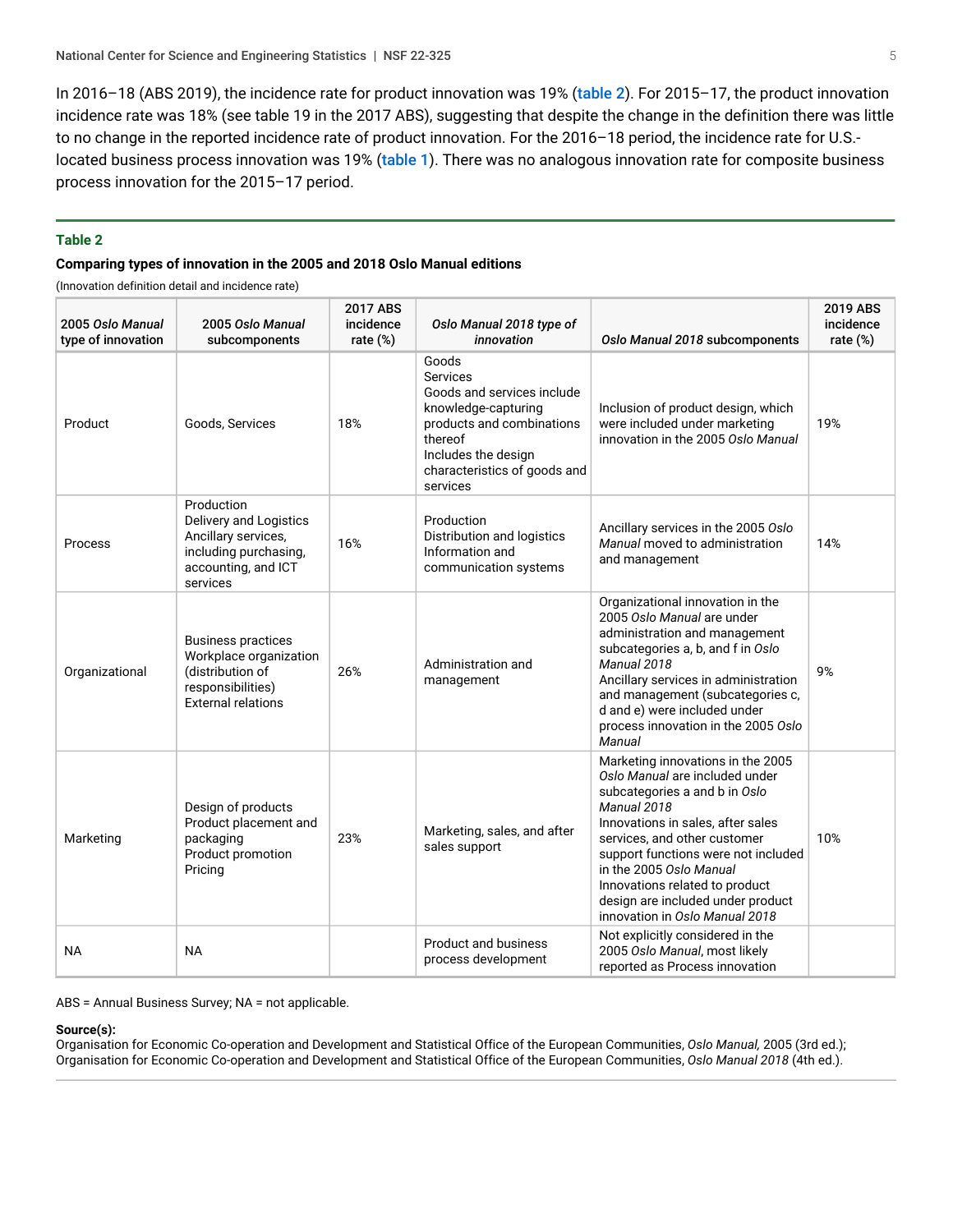Despite the changes between the 2017 ABS and the 2019 ABS in how process innovation is categorized, as well as the introduction of business process innovation in the 2019 ABS, it is nonetheless possible to compare innovation rates for similar (if not perfectly matched) types of innovation for the two periods. *Oslo Manual 2018* provided a crosswalk between the types of innovation covered in the 2005 *Oslo Manual* with the component activities recommended in *Oslo Manual 2018* ([table 2](#page-4-0)). The ABS 2019 collected innovation incidence rates not only for the business process innovation composite but also for the individual innovation types that comprised business process innovation. For the 2017 ABS data collection, process innovation included production, delivery and logistics, and several ancillary services, including purchasing, accounting, and information and communication technologies services. The process innovation incidence rate was 16% (see table 23 in the 2017 ABS). For the 2019 ABS data collection, process innovation—as contrasted with business process innovation—included production, distribution and logistics, and information and communication systems. With the new definition of innovation and the new questionnaire, process innovation incidence was 14% ([table 2](#page-4-0)).

However, when it comes to the other types of innovation as defined in the 2005 *Oslo Manual* and cross-walked to the *Oslo Manual 2018* definition, the results are noticeably different between the years. In data from 2015 to 2017, the incidence rate for organization innovation was 26%; in 2016–18, it was 9%. For marketing innovation, the rate was 23% in 2015–17, compared to 10% in 2016–18 ([table 2](#page-4-0)).

The data changes in marketing and organizational innovation between the two years are most likely attributed to the changes in the questions that were asked, as well as the change in the definition of innovation. [Table 3](#page-5-0) presents the questions asked in both the 2017 ABS and 2019 ABS questionnaires.

#### <span id="page-5-0"></span>**Table 3**

#### **2017 and 2019 ABS questions on innovation**

(Type of innovation and ABS question)

| Type of<br>innovation | 2017 ABS question                                                                                                                                                                                                                                                                                                                                                                                                                                                                                                             | 2019 ABS question                                                                                                                                                                                                                                                                                                                                                                                                                                                                                                                                                                                                                                                                                                                                    |
|-----------------------|-------------------------------------------------------------------------------------------------------------------------------------------------------------------------------------------------------------------------------------------------------------------------------------------------------------------------------------------------------------------------------------------------------------------------------------------------------------------------------------------------------------------------------|------------------------------------------------------------------------------------------------------------------------------------------------------------------------------------------------------------------------------------------------------------------------------------------------------------------------------------------------------------------------------------------------------------------------------------------------------------------------------------------------------------------------------------------------------------------------------------------------------------------------------------------------------------------------------------------------------------------------------------------------------|
| Product               | During the three years 2015 to 2017, did this business introduce<br>new or significantly improved: Select one for each row.<br>a. Goods. (exclude the simple resale of new goods and changes<br>of a solely aesthetic nature). A good is usually a tangible object<br>such as a smartphone, furniture, or packaged software, but<br>downloadable software, music and film are also goods.<br>b. Services. A service is usually intangible, such as retailing,<br>insurance, educational courses, air travel, consulting, etc. | During the three years 2016 to 2018, did this business<br>introduce to the market any new or improved goods or<br>services that differed significantly from the business's<br>previous goods or services?<br>Select one for each row.<br>a. Goods. (Exclude the simple resale of new goods and<br>changes of a solely aesthetic nature.) A good is usually a<br>tangible object such as a smartphone, furniture, or<br>packaged software, but also include digital goods such as<br>downloadable software, music and film<br>b. Services. (Exclude the simple resale of new services.) A<br>service is usually intangible, such as retailing, insurance,<br>educational courses, air travel, consulting, etc., and also<br>includes digital services |
| Process               | During the three years 2015 to 2017, did this business introduce<br>new or significantly improved:<br>a. Methods of manufacturing for producing goods or services<br>b. Logistics, delivery or distribution methods for inputs, goods or<br>services<br>c. Supporting activities for processes, such as maintenance<br>systems or operations for purchasing, accounting, or computing                                                                                                                                         | During the three years 2016 to 2018, did this business<br>introduce any of the following types of new or improved<br>business processes that differ significantly from your<br>previous business processes?<br>a. Methods for producing goods or providing services<br>(including methods for developing goods or services)<br>b. Logistics, delivery or distribution methods<br>d. Information and communication systems (including<br>hardware, software and data processing)                                                                                                                                                                                                                                                                      |
| Organizational        | During the three years 2015 to 2017, did this business introduce<br>new:<br>a. Business practices for organizing procedures (for example,<br>first time use of supply chain management, business re-<br>engineering, knowledge management, lean production, quality<br>management, etc.)<br>b. Methods of organizing work responsibilities and decision                                                                                                                                                                       | During the three years 2016 to 2018, did this business<br>introduce any of the following types of new or improved<br>business processes that differ significantly from your<br>previous business processes?<br>e. Administration and management activities (including<br>decision-making human resource management, and<br>methods for accounting or other administrative operations)                                                                                                                                                                                                                                                                                                                                                                |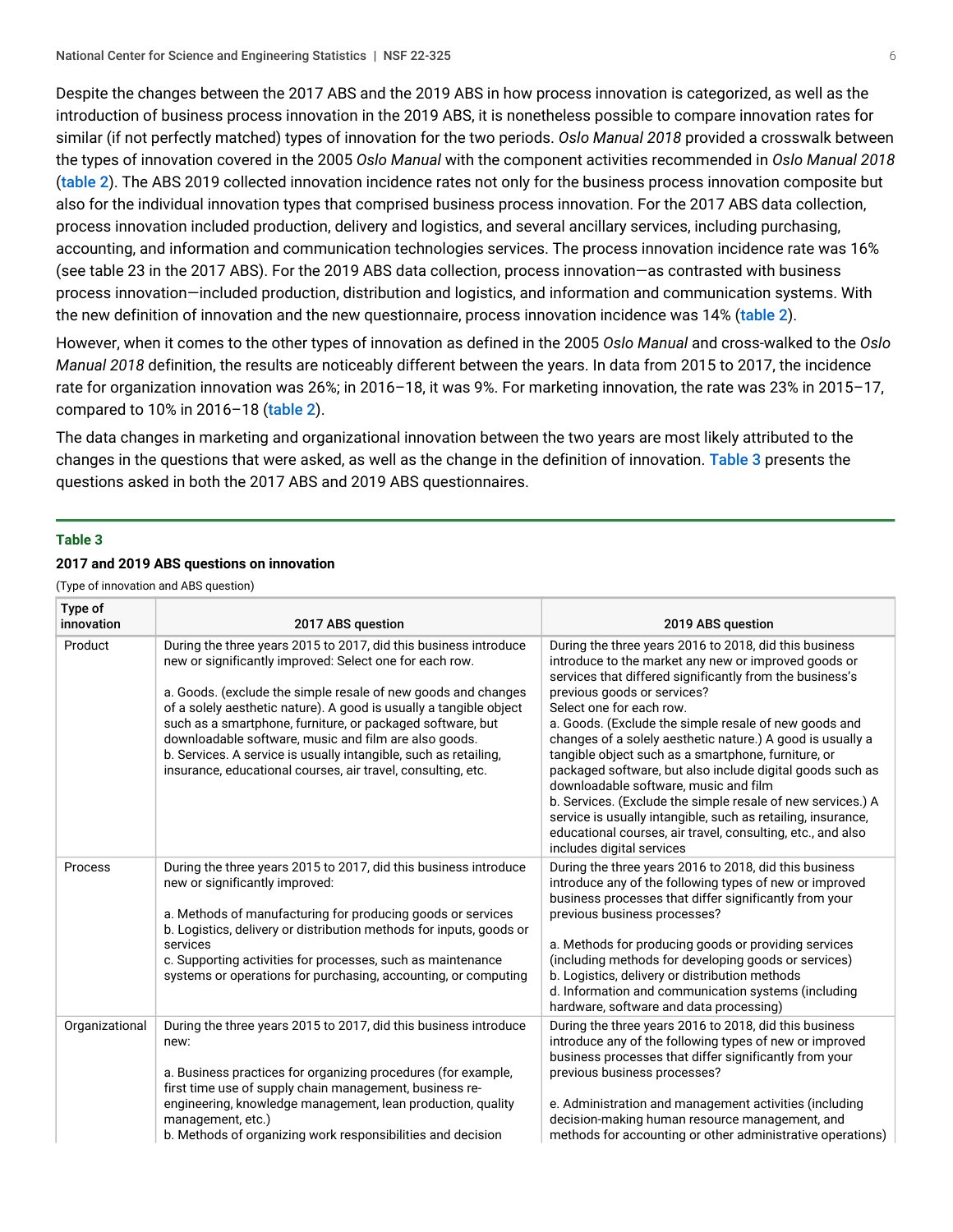#### **2017 and 2019 ABS questions on innovation**

(Type of innovation and ABS question)

| Type of<br>innovation | 2017 ABS question                                                                                                                                                                                                                                                                                                                                                                                                                                                                                                                                                                                                                                                                                                                                                | 2019 ABS question                                                                                                                                                                                                                                                                                                   |
|-----------------------|------------------------------------------------------------------------------------------------------------------------------------------------------------------------------------------------------------------------------------------------------------------------------------------------------------------------------------------------------------------------------------------------------------------------------------------------------------------------------------------------------------------------------------------------------------------------------------------------------------------------------------------------------------------------------------------------------------------------------------------------------------------|---------------------------------------------------------------------------------------------------------------------------------------------------------------------------------------------------------------------------------------------------------------------------------------------------------------------|
|                       | making (for example, first time use of a new system of employee<br>responsibilities, teamwork, decentralization, integration or de-<br>integration of departments, education/training systems, etc.)<br>c. Methods of organizing external relations with other companies<br>or public organizations (for example, first time use of alliances,<br>partnerships, outsourcing or sub-contracting, etc.)                                                                                                                                                                                                                                                                                                                                                            |                                                                                                                                                                                                                                                                                                                     |
| Marketing             | During the three years 2015 to 2017, did this business introduce<br>new: Select one for each row.<br>d. Aesthetic design or packaging of a good or service (exclude<br>changes that alter the product's functional or user characteristics<br>- these are product innovations)<br>e. Media or techniques for product promotion (for example, first<br>time use of a new advertising media, a new brand image.<br>introduction of loyalty cards, etc.)<br>f. Methods for product placement or sales channels (for example,<br>first time use of franchising or distribution licenses, direct selling,<br>exclusive retailing, new concepts for product presentation, etc.)<br>g. Methods of pricing goods or services (for example, first time<br>use of variable | During the three years 2016 to 2018, did this business<br>introduce any of the following types of new or improved<br>business processes that differ significantly from your<br>previous business processes?<br>c. Marketing methods for promotion, packaging, pricing,<br>product placement or after sales services |

ABS = Annual Business Survey.

#### **Source(s):**

National Center for Science and Engineering Statistics and Census Bureau, 2019 Annual Business Survey: Data Year 2018 and 2017 Annual Business Survey: Data Year 2017.

## **Findings from the Annual Business Survey 2019**

Nearly a third (30%) of the estimated 4.8 million for-profit companies with at least one employee introduced an innovation during 2016–18 ([table 1](#page-0-0)). Nineteen percent of these companies introduced one or more product innovations and 19% introduced one or more business process innovations. Companies could report having both types of innovation.

### **Incidence of Innovation across the U.S. Economy**

When discussing innovation incidence by industry it is important to note that although rates of innovation generally are higher for manufacturing companies, the absolute number of companies reporting innovation is considerably larger in nonmanufacturing industries. Of the 4.8 million employer companies represented in the ABS, nearly 218,000 (5%) were in manufacturing and 4.6 million companies (95%) were in nonmanufacturing ([table 1](#page-0-0)).

### By Industry

In 2016–18, 36% of the companies classified in manufacturing industries (North American Industry Classification System codes [NAICS] 31–33) reported any kind of innovation, compared with 30% of companies classified in nonmanufacturing industries (NAICS 11, 21–23, 42–81) ([table 1](#page-0-0)). More than a fifth (22%) of manufacturing companies and 19% of nonmanufacturing companies reported product innovations. For business process innovations, the innovation rate for manufacturing industries was 27% and for nonmanufacturing industries it was 19%.

Higher incidence rates of innovation were also evident in several more narrowly defined manufacturing subsectors. Communications equipment (NAICS 3342) reported 53% and pharmaceuticals and medicines (NAICS 3254) reported 52% product or business process innovation. Among nonmanufacturing subsectors, the software publishers industry (NAICS 5112) reported 56% product or business process innovation ([table 1](#page-0-0)).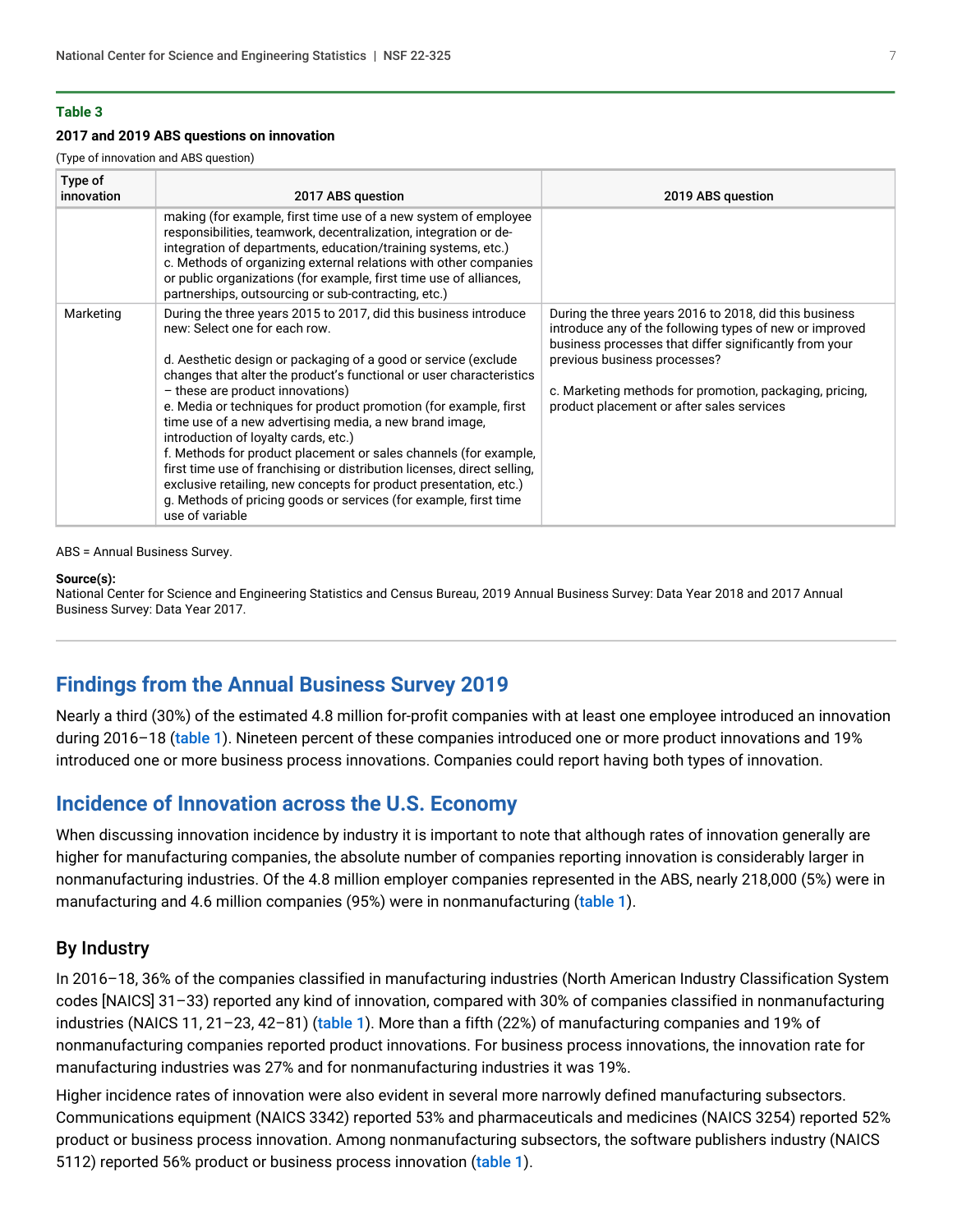Product innovations were reported by about two out of five companies in the communications equipment industry (NAICS 3342) and navigational, measuring, electromedical, and control instruments industry (NAICS 3345) (43% and 41%, respectively). Business process innovations were reported by about two out of five (44%) of companies in the software publishers industry (NAICS 5112) ([table 1](#page-0-0)).

### By Sex and by Race and Ethnicity

A slightly higher proportion of female-majority–owned companies (32%) were product or business process innovators, compared with 29% of male-majority–owned companies ([figure 1](#page-7-0)). For both product innovations and business process innovations, the proportions between female- and male-majority–owned companies were almost identical at 21% versus 19%, respectively.

#### <span id="page-7-0"></span>**Figure 1**



**Innovation incidence rate, by type of innovation and sex of majority owner(s): 2016–18**

#### **Note(s):**

Detail may not add to total because of rounding. Statistics are representative of companies located in the United States.

#### **Source(s):**

National Center for Science and Engineering Statistics and Census Bureau, 2019 Annual Business Survey: Data Year 2018.

More than a third of Asian-majority–owned companies (37%) and Black or African American-majority–owned companies (35%) and 29% of white-majority–owned companies were product or business process innovators ([figure 2](#page-8-0)). Approximately a quarter of Asian-majority–owned companies were each product innovators (26%) or business process innovators (25%). Over a third (36%) of Hispanic or Latino-majority–owned companies were product or business process innovators, compared to 29% of non-Hispanic-majority–owned companies (data not shown).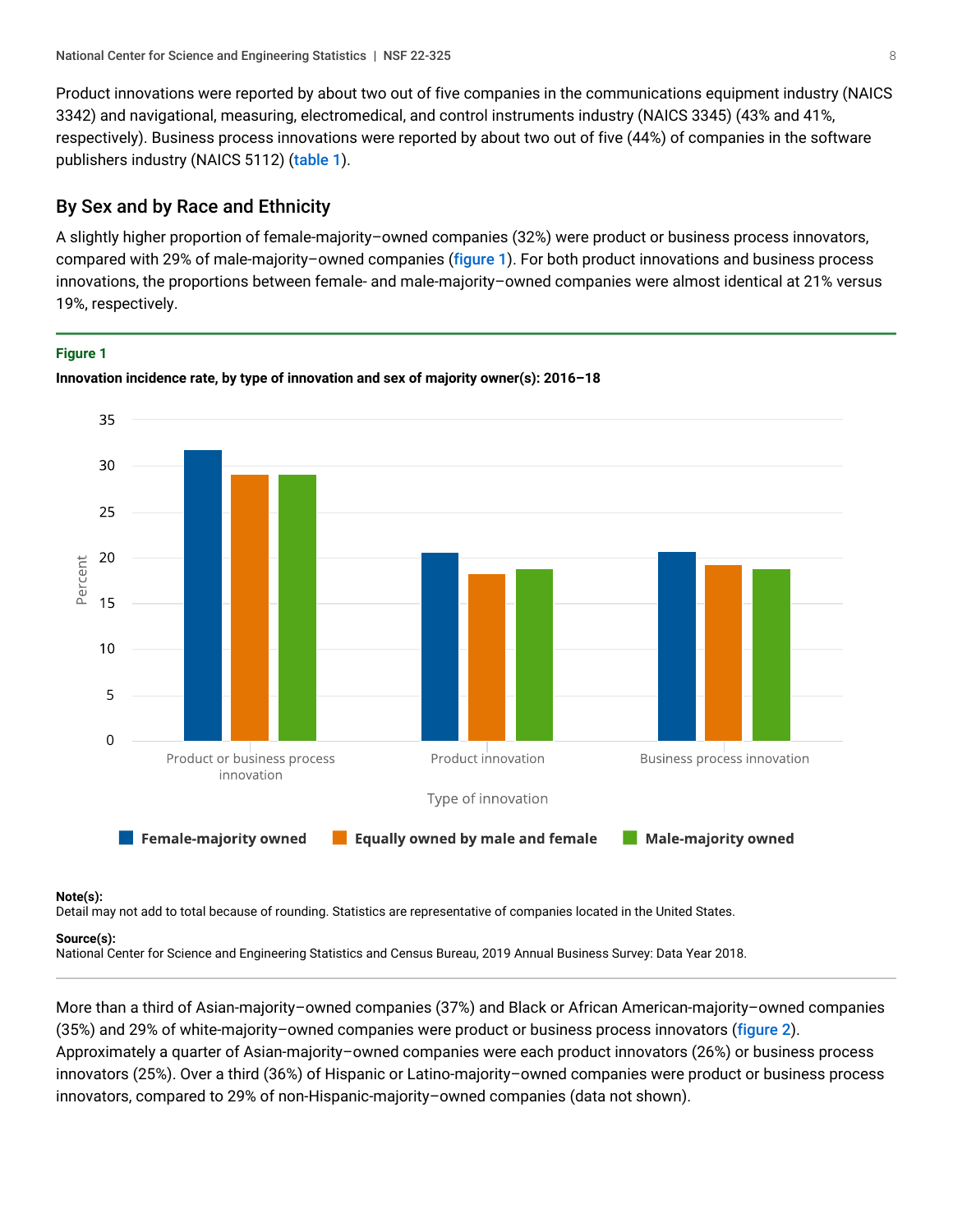#### <span id="page-8-0"></span>**Figure 2**



#### **Percentage of companies with product or business process innovation, by firm classification of race and ethnicity: 2016–18**

#### **Note(s):**

Detail may not add to total because of rounding. Companies may be included in one or more race and ethnicity category. Companies classified as "minority" are those companies classified as any race and ethnicity combination other than non-Hispanic and White. Statistics are representative of companies located in the United States.

#### **Source(s):**

National Center for Science and Engineering Statistics and Census Bureau, 2019 Annual Business Survey: Data Year 2018.

### By State

<span id="page-8-2"></span>There were, for the most part, only small differences in the product or business process innovation rates among companies located in the individual 50 states and the District of Columbia. The innovation rates for states ranged from 33% to 23% for product or business process innovation.<sup>[7](#page-11-1)</sup> For product innovation, the states ranged from 22% to 14% and from 24% to 11% for business process innovation ([table 4](#page-8-1)).

#### <span id="page-8-1"></span>**Table 4**

**Companies with product or business process innovation, by state: 2016–18**

|              |                    |         |         |      | Product or business process innovation Product innovation Business process innovation |      |      |  |
|--------------|--------------------|---------|---------|------|---------------------------------------------------------------------------------------|------|------|--|
|              |                    | Percent | Percent |      | Percent                                                                               |      |      |  |
| <b>State</b> | Companies (number) | Yes     | No      | Yes  | No                                                                                    | Yes  | No   |  |
| All states   | 4,805,151          | 29.7    | 70.3    | 19.1 | 80.9                                                                                  | 19.3 | 80.7 |  |
| Alabama      | 55.146             | 24.0    | 76.0    | 15.3 | 84.7                                                                                  | 15.9 | 84.1 |  |
| Alaska       | 12.297             | 32.5    | 67.5    | 22.0 | 78.0                                                                                  | 18.1 | 81.9 |  |
| Arizona      | 82,414             | 30.9    | 69.1    | 20.7 | 79.3                                                                                  | 19.5 | 80.5 |  |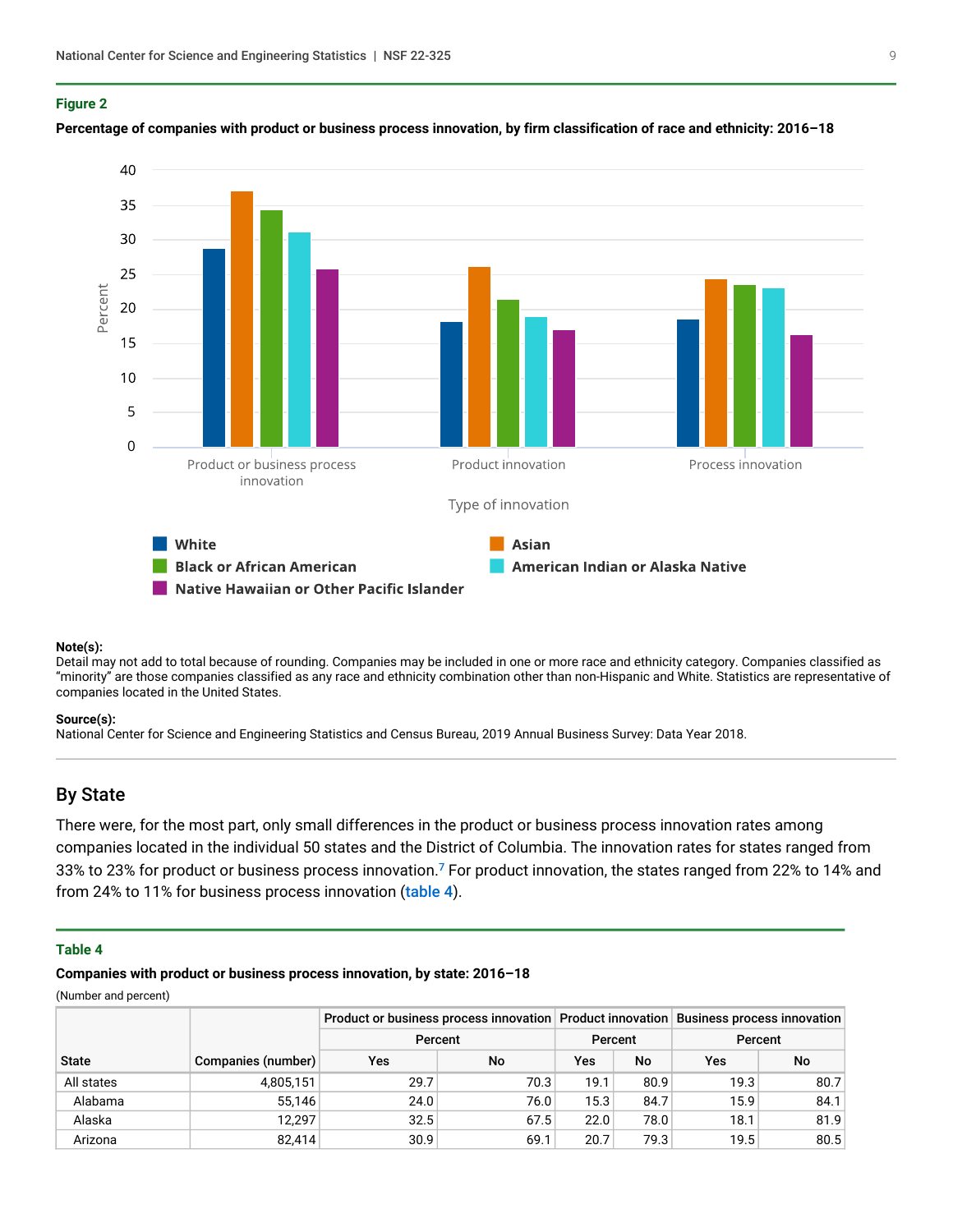#### **Companies with product or business process innovation, by state: 2016–18**

|                      |                    |         |      |         | Product or business process innovation Product innovation Business process innovation |         |      |
|----------------------|--------------------|---------|------|---------|---------------------------------------------------------------------------------------|---------|------|
|                      |                    | Percent |      | Percent |                                                                                       | Percent |      |
| <b>State</b>         | Companies (number) | Yes     | No   | Yes     | No                                                                                    | Yes     | No   |
| Arkansas             | 39,656             | 23.8    | 76.2 | 16.1    | 83.9                                                                                  | 14.4    | 85.6 |
| California           | 594,609            | 33.4    | 66.6 | 21.9    | 78.1                                                                                  | 21.9    | 78.1 |
| Colorado             | 116,495            | 32.0    | 68.0 | 20.8    | 79.2                                                                                  | 20.2    | 79.8 |
| Connecticut          | 53,726             | 28.8    | 71.2 | 17.6    | 82.4                                                                                  | 19.9    | 80.1 |
| Delaware             | 14,472             | 30.5    | 69.5 | 20.4    | 79.6                                                                                  | 19.7    | 80.3 |
| District of Columbia | 7,748              | 33.3    | 66.7 | 21.5    | 78.5                                                                                  | 24.4    | 75.6 |
| Florida              | 353,892            | 31.4    | 68.6 | 20.4    | 79.6                                                                                  | 20.3    | 79.7 |
| Georgia              | 135,369            | 30.3    | 69.7 | 19.2    | 80.8                                                                                  | 19.2    | 80.8 |
| Hawaii               | 18,391             | 28.2    | 71.8 | 19.6    | 80.4                                                                                  | 17.0    | 83.0 |
| Idaho                | 33,993             | 27.5    | 72.5 | 17.6    | 82.4                                                                                  | 17.1    | 82.9 |
| Illinois             | 201,013            | 29.8    | 70.2 | 19.5    | 80.5                                                                                  | 19.8    | 80.2 |
| Indiana              | 89,129             | 29.0    | 71.0 | 17.9    | 82.1                                                                                  | 19.7    | 80.3 |
| lowa                 | 52,742             | 22.7    | 77.3 | 14.3    | 85.7                                                                                  | 15.6    | 84.4 |
| Kansas               | 46,476             | 25.4    | 74.6 | 17.6    | 82.4                                                                                  | 15.9    | 84.1 |
| Kentucky             | 53,421             | 27.3    | 72.7 | 19.1    | 80.9                                                                                  | 15.8    | 84.2 |
| Louisiana            | 58,237             | 25.8    | 74.2 | 17.9    | 82.1                                                                                  | 14.0    | 86.0 |
| Maine                | 24,943             | 27.6    | 72.4 | 15.6    | 84.4                                                                                  | 19.3    | 80.7 |
| Maryland             | 83,878             | 30.2    | 69.8 | 19.4    | 80.6                                                                                  | 19.7    | 80.3 |
| Massachusetts        | 102,125            | 28.6    | 71.4 | 18.3    | 81.7                                                                                  | 18.8    | 81.2 |
| Michigan             | 140,485            | 27.4    | 72.6 | 16.6    | 83.4                                                                                  | 18.5    | 81.5 |
| Minnesota            | 98,880             | 29.8    | 70.2 | 19.2    | 80.8                                                                                  | 19.6    | 80.4 |
| Mississippi          | 31,804             | 26.4    | 73.6 | 17.3    | 82.7                                                                                  | 16.4    | 83.6 |
| Missouri             | 86,368             | 28.4    | 71.6 | 18.7    | 81.3                                                                                  | 18.0    | 82.0 |
| Montana              | 27,636             | 25.1    | 74.9 | 14.5    | 85.5                                                                                  | 16.7    | 83.3 |
| Nebraska             | 37,855             | 27.1    | 72.9 | 17.1    | 82.9                                                                                  | 17.1    | 82.9 |
| Nevada               | 37,738             | 30.4    | 69.6 | 19.9    | 80.1                                                                                  | 19.3    | 80.7 |
| New Hampshire        | 23,942             | 25.0    | 75.0 | 15.2    | 84.8                                                                                  | 16.8    | 83.2 |
| New Jersey           | 143,259            | 30.4    | 69.6 | 19.0    | 81.0                                                                                  | 20.1    | 79.9 |
| New Mexico           | 24,530             | 29.5    | 70.5 | 19.7    | 80.3                                                                                  | 18.6    | 81.4 |
| New York             | 318,382            | 30.8    | 69.2 | 20.5    | 79.5                                                                                  | 19.8    | 80.2 |
| North Carolina       | 146,412            | 26.8    | 73.2 | 16.9    | 83.1                                                                                  | 17.4    | 82.6 |
| North Dakota         | 15,827             | 22.8    | 77.2 | 16.7    | 83.3                                                                                  | 11.7    | 88.3 |
| Ohio                 | 148,853            | 30.2    | 69.8 | 18.8    | 81.2                                                                                  | 20.5    | 79.5 |
| Oklahoma             | 55,458             | 25.2    | 74.8 | 17.3    | 82.7                                                                                  | 14.2    | 85.8 |
| Oregon               | 78,566             | 31.2    | 68.8 | 18.2    | 81.8                                                                                  | 22.2    | 77.8 |
| Pennsylvania         | 183,297            | 28.6    | 71.4 | 18.4    | 81.6                                                                                  | 18.6    | 81.4 |
| Rhode Island         | 16,775             | 28.5    | 71.5 | 17.5    | 82.5                                                                                  | 20.7    | 79.3 |
| South Carolina       | 63,398             | 28.7    | 71.3 | 18.5    | 81.5                                                                                  | 18.4    | 81.6 |
| South Dakota         | 18,018             | 24.5    | 75.5 | 14.1    | 85.9                                                                                  | 17.3    | 82.7 |
| Tennessee            | 71,803             | 27.0    | 73.0 | 16.9    | 83.1                                                                                  | 17.3    | 82.7 |
| Texas                | 323,126            | 30.9    | 69.1 | 20.4    | 79.6                                                                                  | 20.1    | 79.9 |
| Utah                 | 54,544             | 31.5    | 68.5 | 19.8    | 80.2                                                                                  | 20.4    | 79.6 |
| Vermont              | 13,776             | 27.5    | 72.5 | 16.1    | 83.9                                                                                  | 18.9    | 81.1 |
| Virginia             | 120,855            | 29.4    | 70.6 | 19.8    | 80.2                                                                                  | 18.7    | 81.3 |
| Washington           | 121,736            | 30.0    | 70.0 | 17.9    | 82.1                                                                                  | 20.1    | 79.9 |
| West Virginia        | 20,066             | 22.9    | 77.1 | 17.0    | 83.0                                                                                  | 11.1    | 88.9 |
| Wisconsin            | 95,652             | 26.9    | 73.1 | 14.9    | 85.1                                                                                  | 18.1    | 81.9 |
| Wyoming              | 13,264             | 26.3    | 73.7 | 15.6    | 84.4                                                                                  | 17.5    | 82.5 |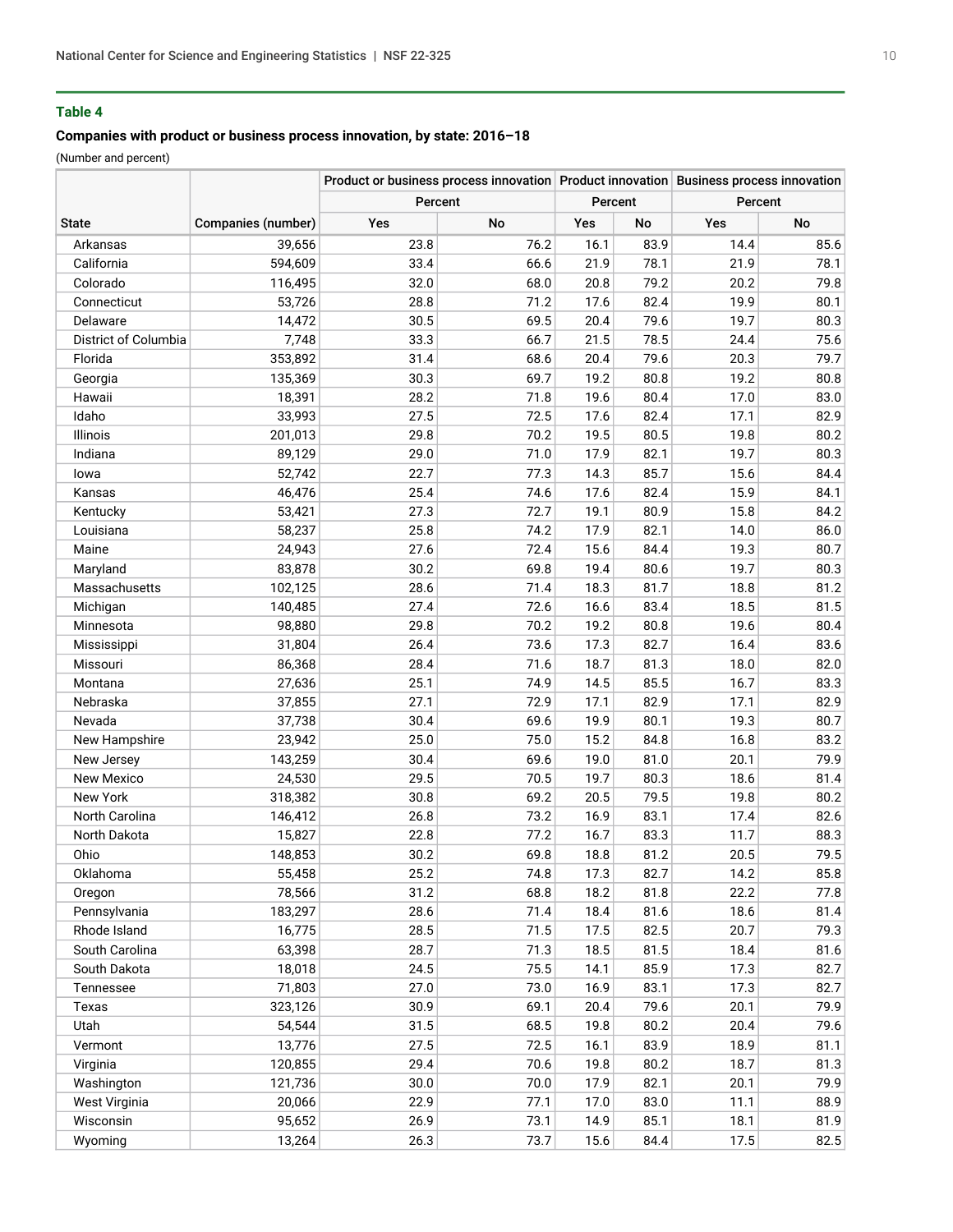#### **Companies with product or business process innovation, by state: 2016–18**

(Number and percent)

|               | Product or business process innovation Product innovation Business process innovation |         |         |      |      |         |      |  |  |
|---------------|---------------------------------------------------------------------------------------|---------|---------|------|------|---------|------|--|--|
|               |                                                                                       | Percent | Percent |      |      | Percent |      |  |  |
| <b>State</b>  | Companies (number)                                                                    | Yes     | No      | Yes  | No   | Yes     | No   |  |  |
| Undistributed | 42.675                                                                                | 34.7    | 65.3    | 20.1 | 79.9 | 24.9    | 75.1 |  |  |

#### **Note(s):**

Details may not add to total because of rounding.

#### **Source(s):**

National Center for Science and Engineering Statistics and Census Bureau, 2019 Annual Business Survey: Data Year 2018.

# <span id="page-10-5"></span>**Survey Information and Data Availability**

The ABS is designed to collect a wide range of data on business R&D, intellectual property, company and primary owner characteristics, and innovation activities in the United States. The ABS was developed and is cosponsored by NCSES and the Census Bureau. The statistics from the survey are based on a sample, and as such, they are subject to both sampling and nonsampling errors (see "Technical Notes" in the *Annual Business Survey: 2019 (Data Year 2018)* that are available at <https://ncses.nsf.gov/pubs/nsf22315>).

For the 2019 ABS, 299,976 employer companies were sampled to represent the population of 5.3 million employer companies, 4.8 million of which were in scope for the innovation and technology modules. For the 2019 ABS, the unit response rate was 72%.

For the 2017 ABS, a total of 849,970 employer companies were sampled to represent the population of 5.3 million employer companies. For the full 2017 ABS, the unit response rate was 69%.

The full set of data tables on innovation, R&D, company demographics, technology, and patent and intellectual property protection from this survey are available in the report *Annual Business Survey: 2019 (Data Year 2018)* ([https://](https://ncses.nsf.gov/pubs/nsf22315) [ncses.nsf.gov/pubs/nsf22315](https://ncses.nsf.gov/pubs/nsf22315)). Individual data tables and tables with relative standard errors and imputation rates from the 2019 ABS are available upon request from the Survey Manager. The full set of tables for *Annual Business Survey: Tables for Data Year 2017* is available at <https://ncses.nsf.gov/pubs/nsf21303>.

### **Notes**

<span id="page-10-0"></span>[1](#page-0-1) Organisation for Economic Co-operation and Development (OECD) and Statistical Office of the European Communities (Eurostat). 2018. *Oslo Manual 2018: Guidelines for Collecting, Reporting and Using Data on Innovation,* 4th ed. Paris: OECD Publishing; Luxembourg: Eurostat. Available at [https://doi.org/10.1787/9789264304604-en](https://www.nsf.gov/cgi-bin/goodbye?https://doi.org/10.1787/9789264304604-en).

<span id="page-10-1"></span>[2](#page-2-0) Organisation for Economic Co-operation and Development (OECD) and Statistical Office of the European Communities (Eurostat). 2005. *Oslo Manual: Guidelines for Collecting and Interpreting Innovation Data,* 3rd ed. Paris: OECD Publishing. Available at [https://doi.org/10.1787/9789264013100-en](https://www.nsf.gov/cgi-bin/goodbye?https://doi.org/10.1787/9789264013100-en).

<span id="page-10-2"></span>[3](#page-3-0) Peric S, Galindo-Rueda F. 2014. *Final Report: The Cognitive Testing of Innovation Survey Concepts, Definitions, and Questions*. p 5. Paris: Organisation for Economic Co-operation and Development. NSF Award Number: 1114138.

<span id="page-10-3"></span>[4](#page-3-1) Tuttle A, Alvarado H, Beck J. 2019. *OECD Innovation Project: Findings From Early Stage Scoping Interviews In The United States Final Report*. Research and Methodology Directorate, Center for Behavioral Science Methods Research Report Series (Survey Methodology #2019-05). Washington, DC: Census Bureau. Available at [https://www.census.gov/content/](https://www.census.gov/content/dam/Census/library/working-papers/2019/adrm/rsm2019-05.pdf) [dam/Census/library/working-papers/2019/adrm/rsm2019-05.pdf](https://www.census.gov/content/dam/Census/library/working-papers/2019/adrm/rsm2019-05.pdf).

<span id="page-10-4"></span>[5](#page-3-2) The 2019 ABS refers to data reference year 2018 and is the second year of the survey. The 2017 ABS refers to data reference year 2017 and was the first year of the survey.